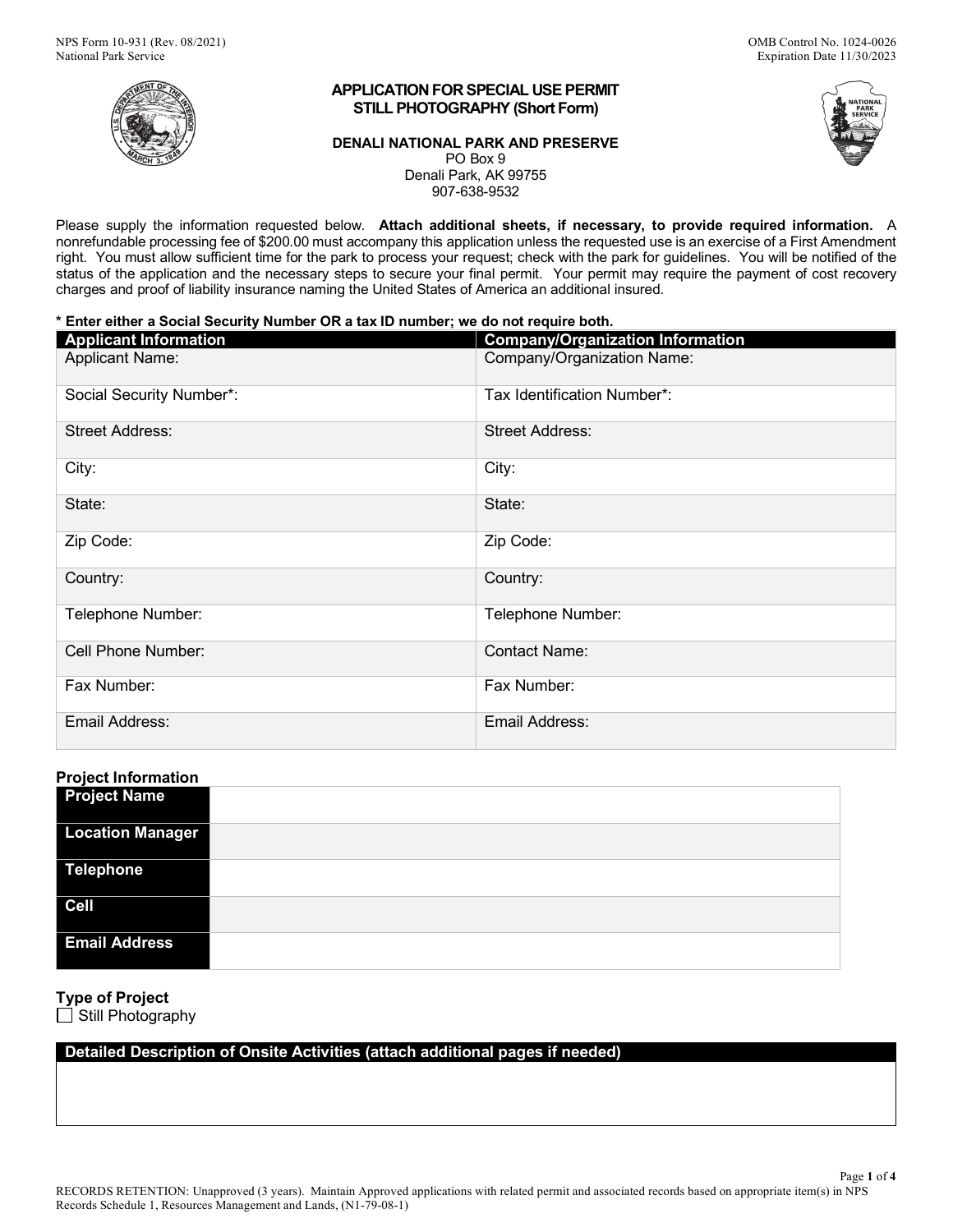# **Location Schedule**

| <b>Date</b> | <b>Location</b> | <b>Start</b><br><b>Time</b> | <b>End</b><br><b>Time</b> | <b>Exterior</b> | Interior / Activity (e.g., Set-up,<br>Breakdown) | $#$ of Cast<br>and Crew* |
|-------------|-----------------|-----------------------------|---------------------------|-----------------|--------------------------------------------------|--------------------------|
|             |                 |                             |                           |                 |                                                  |                          |
|             |                 |                             |                           |                 |                                                  |                          |
|             |                 |                             |                           |                 |                                                  |                          |
|             |                 |                             |                           |                 |                                                  |                          |
|             |                 |                             |                           |                 |                                                  |                          |
|             |                 |                             |                           |                 |                                                  |                          |

*\* Number in this column should include all individuals present at the location* 

# **Equipment**

 Description of equipment, backdrops, sets, props (attach additional pages, if necessary). Please note if any of the following will be included: weapons, animals, minors, nudity.

## **Number of Vehicles**

| <b>Type</b>                                          | Quantity |
|------------------------------------------------------|----------|
| Cars, SUVs, or light pickup trucks                   |          |
| Vehicles greater than 10,000 lbs (Class 3 or higher) |          |

## **Activity Questions**

| Have you visited the requested area?                                                                                        | $\Box$ Yes $\Box$ No       |
|-----------------------------------------------------------------------------------------------------------------------------|----------------------------|
| When answering "Yes" to any of the following questions, provide additional information using additional pages, as necessary |                            |
| Do you have, or are you applying for, a permit with another Federal, state or local agency for this activity?               | $\Box$ Yes $\Box$ No       |
| Have you obtained a permit from the National Park Service in the past?                                                      | $\Box$ Yes $\Box$ No       |
| Have you ever been denied a permit or had a permit revoked by a Federal agency?                                             | $\Box$ Yes $\Box$ No       |
| Have you forfeited a bond or other security for photography on Federal lands?                                               | $\Box$ Yes $\Box$ No       |
| Do you plan to advertise or issue a press release before the event?                                                         | $\Box$ Yes $\Box$ No       |
| Do you anticipate any security concerns? If yes, explain on an attached sheet                                               | $\square$ Yes $\square$ No |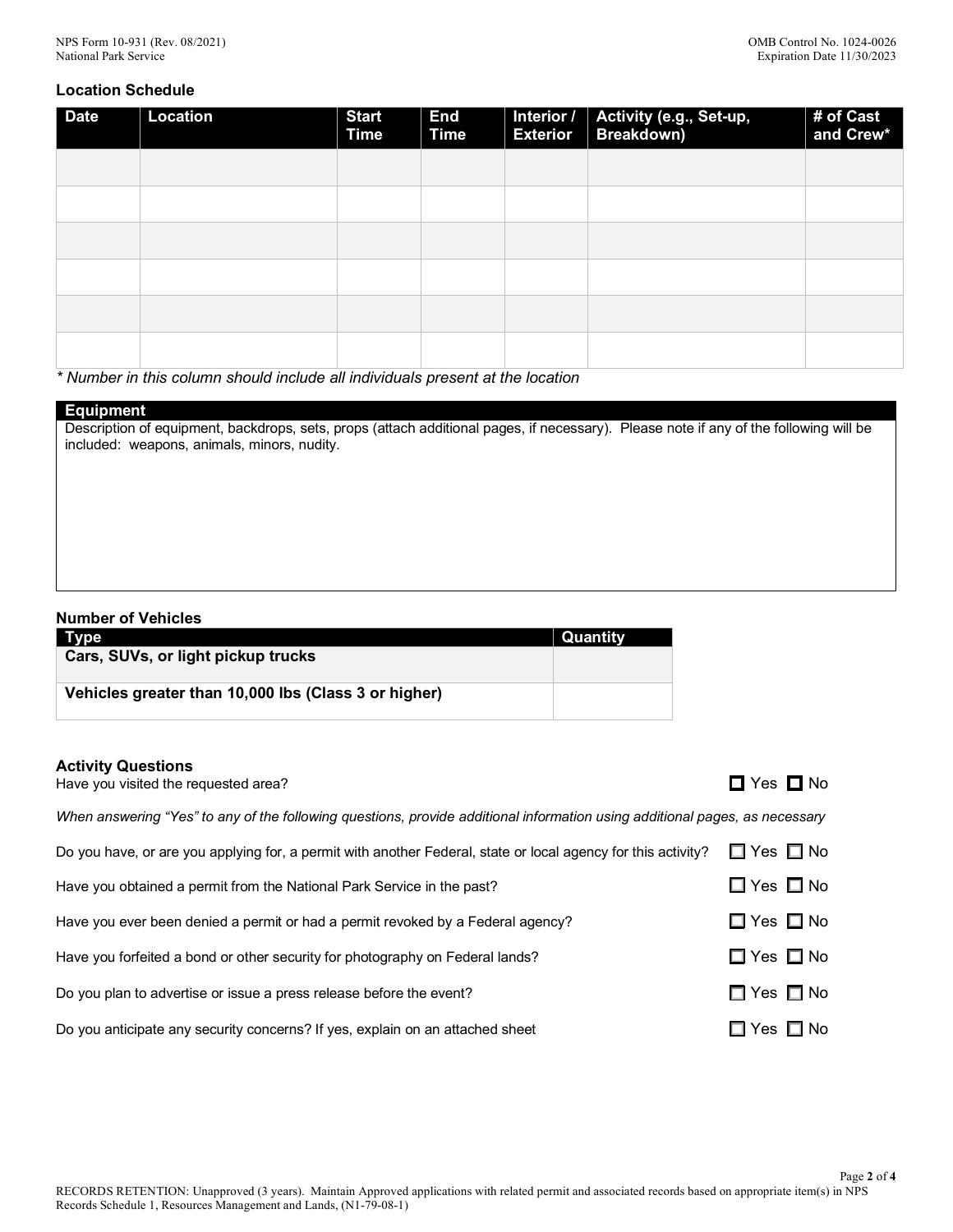### **Contacts**

Person on location responsible for adherence to all terms & conditions of the permit

| <b>Name</b>  |  |
|--------------|--|
| <b>Title</b> |  |
| Telephone    |  |
| $ $ Cell     |  |

 The applicant by his or her signature certifies that all the information given is complete and correct, and that no false or misleading information or false statements have been given.

| Name                |  |
|---------------------|--|
| <b>Title</b>        |  |
| <b>Company Name</b> |  |
| <b>Date</b>         |  |
| <b>Signature</b>    |  |